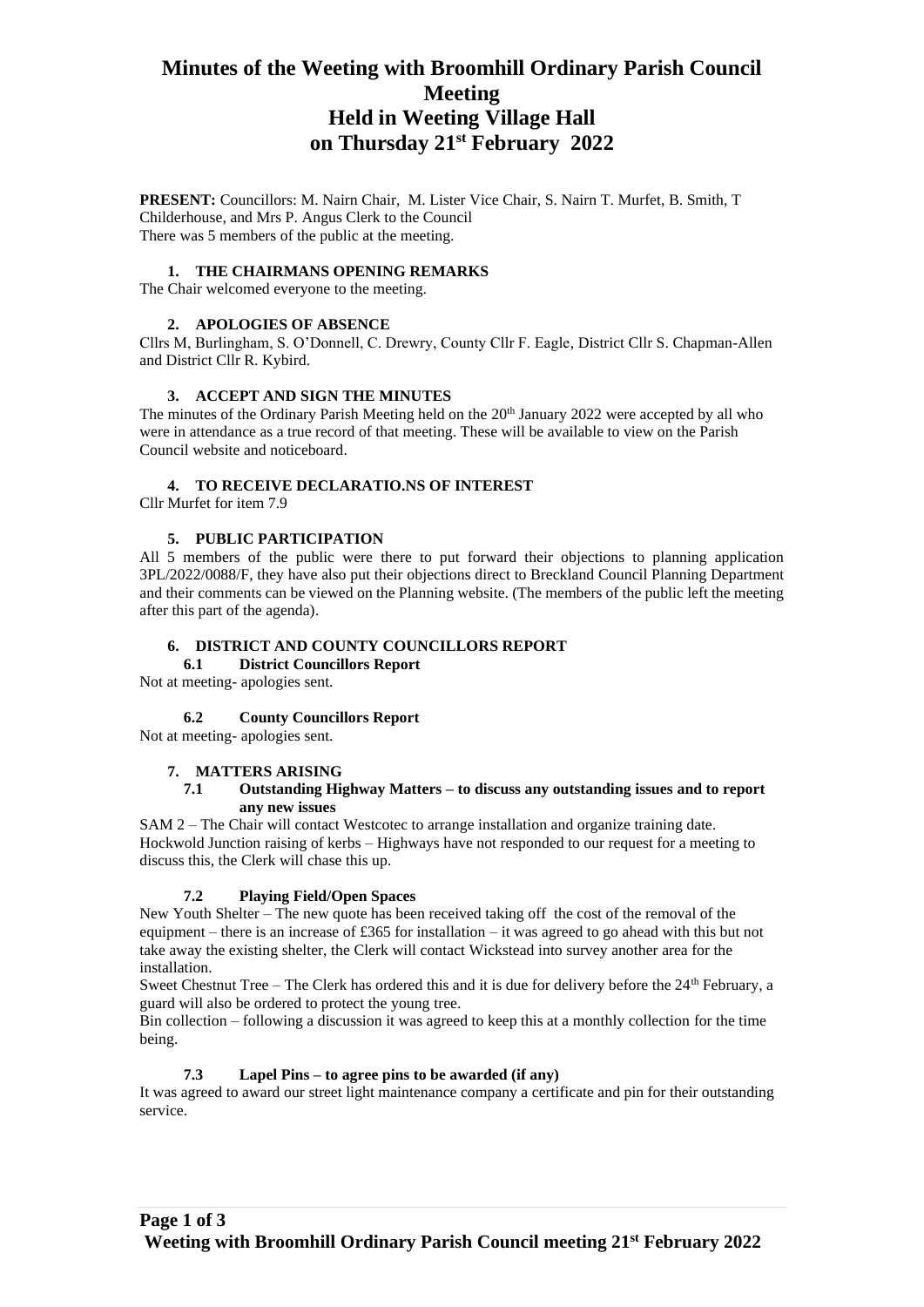# **Minutes of the Weeting with Broomhill Ordinary Parish Council Meeting**

# **Held in Weeting Village Hall**

# **on Thursday 21st February 2022**

## **7.4 Grants for play area – update on Survey Monkey questionnaire and other grants available**

The Survey Monkey will be put on hold for now as there are other grants available other than the Lottery Grant which does not require this type of consultation. Grants from Geoffrey Watling and Mick George community funding are alternatives that will be looked at.

## **7.5 Recycling Area "No Fly Tipping" signs –**

Signs have now been received and will be put up in the relevant areas.

**7.6 Street Light 103 – to discuss outcome of meeting with resident on the 10th March** Roy Payne from Westcotec and Cllrs T. Childerhouse and S. O'Donnell met with the resident and it was agreed to get an official quote and then it can be decided if a replacement will go ahead. It was also agreed that a survey is carried out using a drone at night to see where the dark areas are in the village.

#### **7.7 Queens Jubilee celebrations – to discuss arrangements around the village for this occasion**

The Bowls club have a 4-day event, the Saxon Pub is organizing something and it was agreed that the Parish Council will support the organizations by allowing them to use their facilities such as the playing field.

#### **7.8 Queens Jubilee Bench – to discuss the possibility of purchasing a special bench to mark this occasion**

It was agreed not go ahead with the purchase of this bench.

#### **7.9 Village Hall Drive repairs – to discuss and agree the quote received for repairs to the drive**

A quote has been received at £669.36 from TJM Domestic groundworks to repair the Village Hall drive and it was agreed to go ahead with this quote.

#### **7.10 Village Hall Drive parking – to discuss problems caused with cars parking on the drive instead of in the carpark**

Following a discussion, it was agreed that the Clerk informs the resident that this is private property and not a right of way and to suggest that they put up their own notices asking that cars are not parked across their driveway.

# **7.11 Any other matters that need action**

The Covid Plaque is going to be placed on the Village sign.

The Clerk will ask Cllr Sam Chapman-Allen about the possibility of installing electric charging points opposite the garage in Hereward Way.

### **8. REPORTS**

**8.1 Street Lighting Officers Report** 

Nothing to report

**8.2 Bowls Club Report**

#### Nothing to report **8.3 Village Hall Report**

The hall has now been redecorated.

# **8.4 Football Club Report**

None received – The Clerk said that they have now paid the three months outstanding electric bill. There are moles on the pitch, the Clerk will contact the mole man.

#### **9. CORRESPONDENCE – To report on any outstanding correspondence received by the Council**

None outstanding.